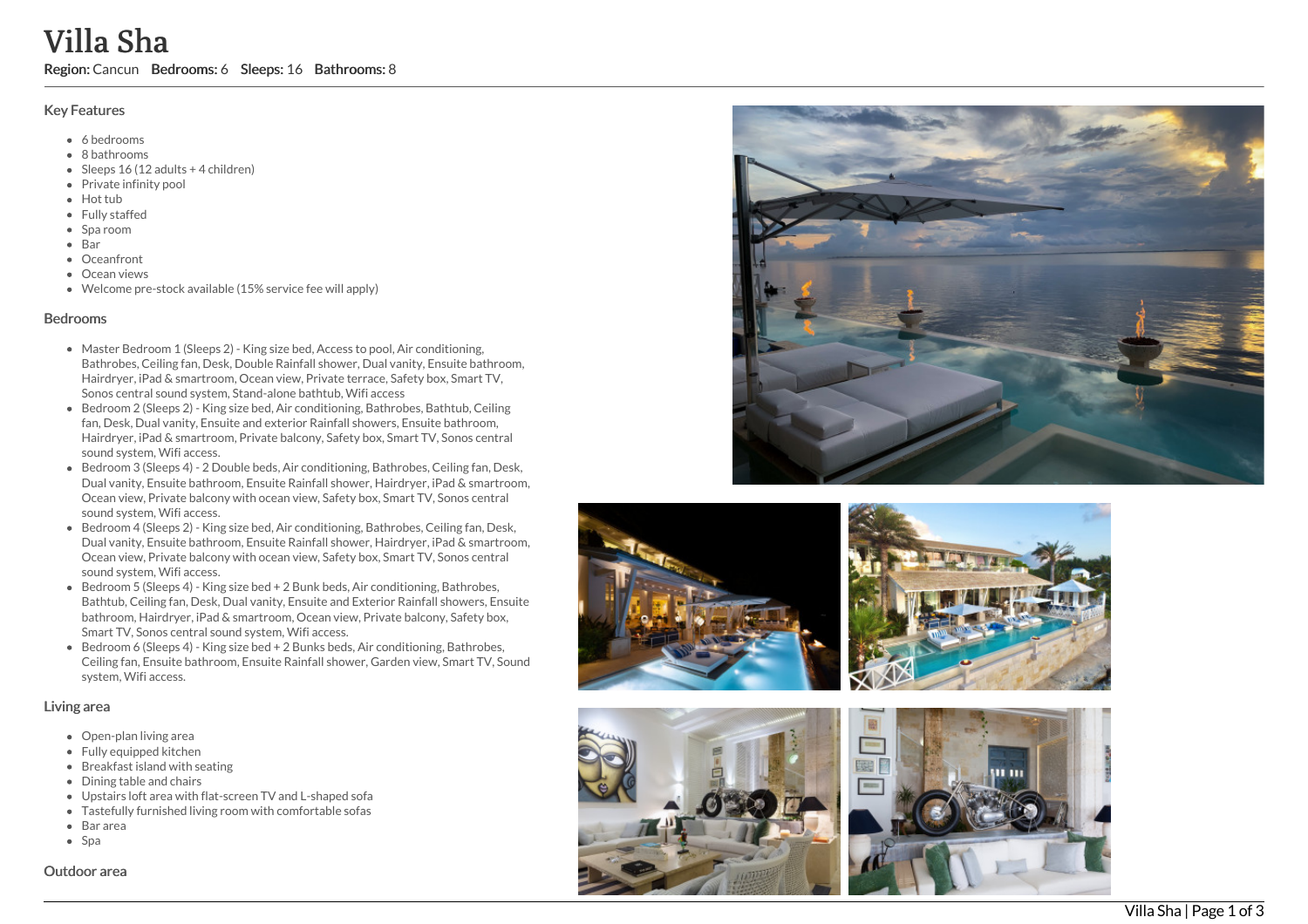- Private infinity pool
- Pool terrace
- Hot tub
- Daybeds
- Parasols
- Table and chairs
- Poolside lounge are a
- Outdoor living area with flat-screen TV and comfortable sofas
- Private balconies
- Private terrace
- Outdoor showers
- B a r
- B B Q

#### Home entertainment

- Flat-screen TVs in outdoor living area and all bedrooms
- S p a

## General

- Air conditioning throughout
- Ceiling fans throughout
- Complimentary wifi
- Bedding and towels in clu d e d
- Private parking
- Safe in most bedrooms
- **Hairdryers**
- 2 kayaks
- 2 stand-up paddle boards
- Indoor and outdoor sound systems
- Parking
- Kiddy wading area in pool
- iPad

## Laundry room

- Washer and dryer
- Iron and ironing board

# S t a f f

## **Included**

- Concierge Speaks English and Spanish
- Maid Service (Housekeeper) 8am-6pm (can be flexible depending on guests requests)
- Bartender 5 hours daily (can be flexible depending on guests requests)
- Maintenance, gardener and pool maintenance
- Chef and cooking assistant for breakfast, lunch and dinner only (meals and drinks not included) - this can be upgraded to an all day service for \$50/day.

# On request

- Mixologist
- Transportation/driver
- Spa treatments
- Yoga class